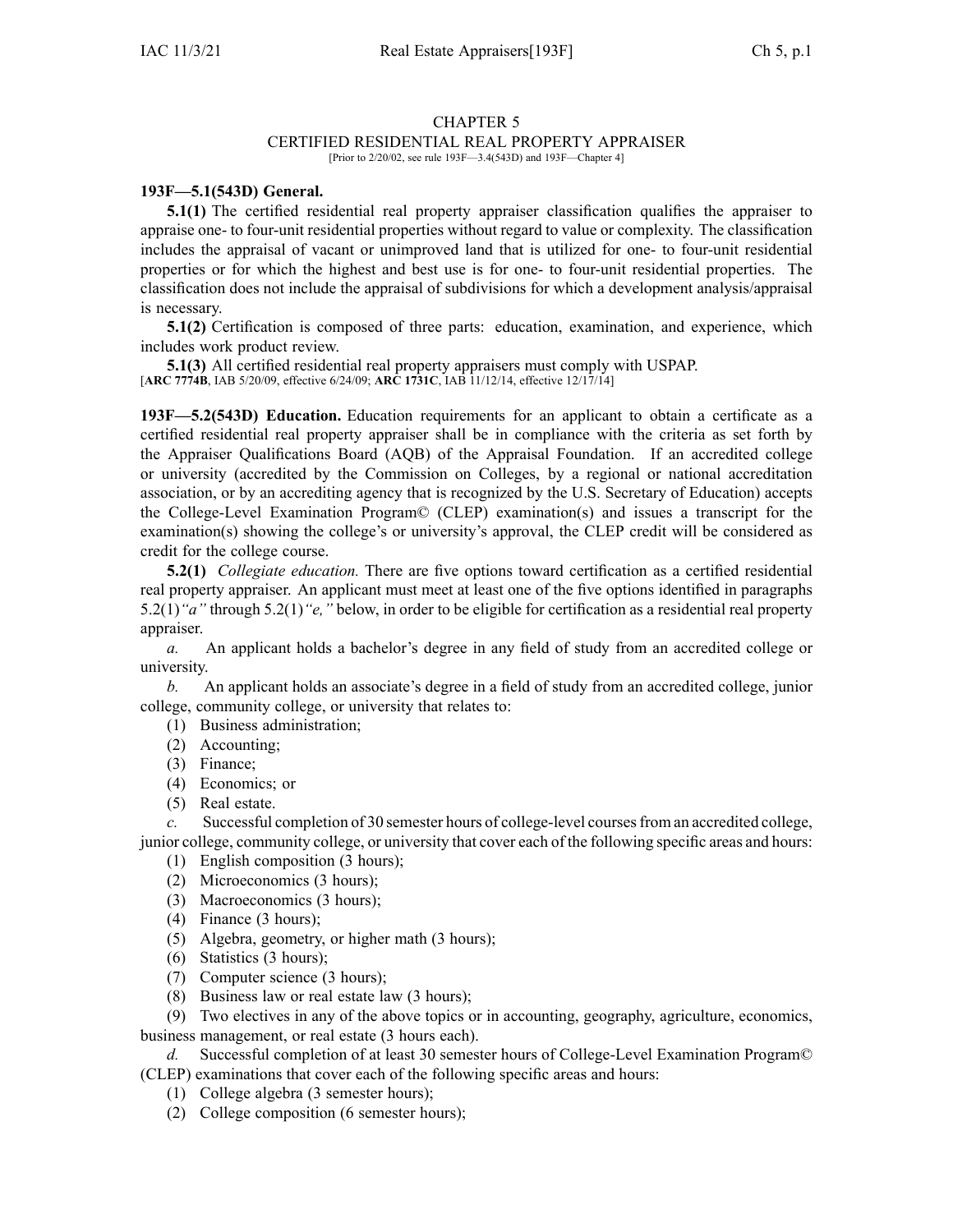- (3) College composition modular (3 semester hours);
- (4) College mathematics (6 semester hours);
- (5) Principles of macroeconomics (3 semester hours);
- (6) Principles of microeconomics (3 semester hours);
- (7) Introductory business law (3 semester hours); and
- (8) Information systems (3 semester hours).

*e.* Any combination of paragraphs 5.2(1)*"c"* and 5.2(1)*"d,"* above, that ensures coverage of all of the topics and hours identified in paragraph 5.2(1)*"c."* For purposes of determining whether coverage of the topics and hours identified in paragraph 5.2(1)*"c"* has occurred:

(1) The college algebra CLEP examination may be considered for satisfying the algebra, geometry, or higher math requirement of paragraph 5.2(1)*"c."*

(2) The college composition CLEP examination may be considered for satisfying the English composition requirement of paragraph 5.2(1)*"c."*

(3) The college composition modular CLEP examination may be considered for satisfying the English composition requirement of paragraph 5.2(1)*"c."*

(4) The college mathematics CLEP examination may be considered for satisfying the algebra, geometry, or higher math requirement of paragraph 5.2(1)*"c."*

(5) The principles of macroeconomics CLEP examination may be considered for satisfying the macroeconomics or finance requirement of paragraph 5.2(1)*"c."*

(6) The principles of microeconomics CLEP examination may be considered for satisfying the microeconomics or finance requirement of paragraph 5.2(1)*"c."*

(7) The introductory businesslaw CLEP examination may be considered forsatisfying the business law or real estate law requirement of paragraph 5.2(1)*"c."*

(8) The information systems CLEP examination may be considered for satisfying the computer science requirement of paragraph 5.2(1)*"c."*

**5.2(2)** *Core criteria.* In addition to the formal education in subrule 5.2(1), an applicant must complete 200 creditable class hours before taking the AQB-approved examination. All courses must be AQB-approved current core criteria to be considered creditable. The required courses and 200 hours consist of the following:

| $\mathfrak{a}$ . | Basic appraisal principles                             | 30 hours |
|------------------|--------------------------------------------------------|----------|
| $b$ .            | Basic appraisal procedures                             | 30 hours |
| $c$ .            | The 15-hour USPAP course or equivalent                 | 15 hours |
| $d_{\cdot}$      | Residential market analysis and highest and best use   | 15 hours |
| $e$ .            | Residential appraiser site valuation and cost approach | 15 hours |
| f.               | Residential sales comparison and income approaches     | 30 hours |
| g.               | Residential report writing and case studies            | 15 hours |
| $h_{\cdot}$      | Statistics, modeling and finance                       | 15 hours |
| $i_{-}$          | Advanced residential applications and case studies     | 15 hours |
| j.               | Appraisal subject matter electives                     | 20 hours |

**5.2(3)** *Degree program.* Credit toward core criteria qualifying education requirements may also be obtained via the completion of <sup>a</sup> degree in real estate from an accredited degree-granting college or university, provided that the college or university has had its curriculum reviewed and approved by the AQB.

[**ARC [7774B](https://www.legis.iowa.gov/docs/aco/arc/7774B.pdf)**, IAB 5/20/09, effective 6/24/09; **ARC [1731C](https://www.legis.iowa.gov/docs/aco/arc/1731C.pdf)**, IAB 11/12/14, effective 12/17/14; **ARC [4169C](https://www.legis.iowa.gov/docs/aco/arc/4169C.pdf)**, IAB 12/5/18, effective 1/9/19]

**193F—5.3(543D) Examination.** The prerequisite for taking the AQB-approved examination is completion of 200 creditable course hours as specified in subrule [5.2\(2\)](https://www.legis.iowa.gov/docs/iac/rule/193F.5.2.pdf). The 200 creditable course hours, collegiate education, and all experience must be completed as specified in subrules [5.2\(1\)](https://www.legis.iowa.gov/docs/iac/rule/193F.5.2.pdf) and [5.2\(2\)](https://www.legis.iowa.gov/docs/iac/rule/193F.5.2.pdf) and rule [193F—5.4](https://www.legis.iowa.gov/docs/iac/rule/193F.5.4.pdf)(543D) prior to the examination. For [5.2\(2\)](https://www.legis.iowa.gov/docs/iac/rule/193F.5.2.pdf)*"c,"* equivalency shall be determined through the AQB Course Approval Program or by an alternate method established by the AQB. USPAP qualifying education shall be awarded only when the class is instructed by at least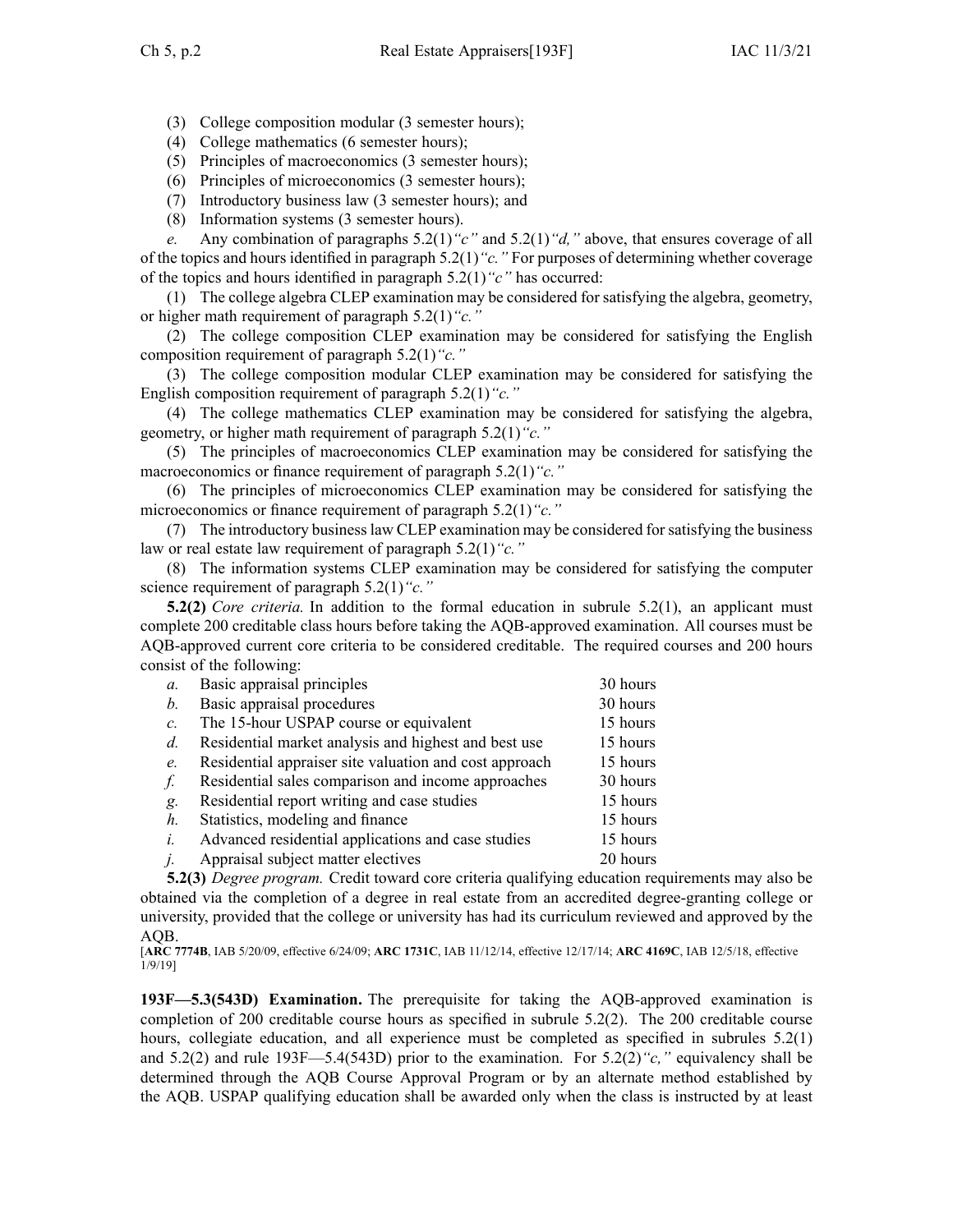one AQB-certified USPAP instructor who holds <sup>a</sup> state-issued certified residential or certified general appraiser credential in active status and good standing.

**5.3(1)** In order to qualify to sit for the certified residential real property appraiser examination, the applicant must complete the board's application form and provide copies of documentation of completion of all courses claimed that qualify the applicant to sit for the examination.

*a.* A sufficient application within the meaning of Iowa Code section 17A.18(2) must:

(1) Be on <sup>a</sup> form and in the manner prescribed by the board;

(2) Be signed by the applicant, be certified as accurate, or display an electronic signature by the applicant if submitted electronically;

(3) Be fully completed;

(4) Reflect, on its face, full compliance with all applicable continuing education requirements; and

(5) Be accompanied by the fee specified in 193F—Chapter 12.

*b.* The core criteria, collegiate education, and experience must be completed and the documentation submitted to the board at the time of application to sit for the examination.

**5.3(2)** The board may verify educational credits claimed. Undocumented credits will be sufficient cause to invalidate the examination results pursuan<sup>t</sup> to 193F—paragraph [3.3\(2\)](https://www.legis.iowa.gov/docs/iac/rule/193F.3.3.pdf)*"c."*

**5.3(3)** Responsibility for documenting the educational credits claimed rests with the applicant.

**5.3(4)** An applicant must supply the original examination scores when applying for certification. Copies of the scores will not be accepted.

**5.3(5)** If an applicant who has passed an examination does not obtain the related appraiser credential within 24 months after passing the examination, that examination result loses its validity to suppor<sup>t</sup> issuance of an appraiser credential. To regain eligibility for the credential, the applicant must retake and pass the examination. This requirement applies to individuals obtaining an initial certified credential or upgrading from an associate credential.

[**ARC [7774B](https://www.legis.iowa.gov/docs/aco/arc/7774B.pdf)**, IAB 5/20/09, effective 6/24/09; **ARC [1731C](https://www.legis.iowa.gov/docs/aco/arc/1731C.pdf)**, IAB 11/12/14, effective 12/17/14; **ARC [4169C](https://www.legis.iowa.gov/docs/aco/arc/4169C.pdf)**, IAB 12/5/18, effective 1/9/19; **ARC [5785C](https://www.legis.iowa.gov/docs/aco/arc/5785C.pdf)**, IAB 7/28/21, effective 9/1/21]

**193F—5.4(543D) Supervised experience required for initial certification.** Except as otherwise permitted herein, all experience required for initial certification pursuan<sup>t</sup> to Iowa Code section [543D.9](https://www.legis.iowa.gov/docs/ico/section/543D.9.pdf) shall be performed as <sup>a</sup> registered associate real property appraiser under the direct supervision of <sup>a</sup> certified residential or general real property appraiser pursuan<sup>t</sup> to the provisions of [193F—Chapter](https://www.legis.iowa.gov/docs/iac/chapter/193F.15.pdf) 15.

**5.4(1)** *Acceptable experience.* The board will accep<sup>t</sup> as qualifying experience the documented experience attained while the applicant for initial certification was in an educational program recognized by the Appraiser Qualifications Board and Appraisal Subcommittee as providing qualifying experience for initial certification, whether or not the applicant was registered as an associate real property appraiser at the time the educational program was completed. Such programs, if approved by federal authorities, will incorporate direct supervision by <sup>a</sup> certified real property appraiser and such additional program features as to satisfy the purpose of requiring that qualifying experience be attained by the applicant as an associate real property appraiser.

**5.4(2)** *Exceptions.* Applicants for certified residential real property certification in Iowa may utilize experience obtained in the absence of registration as an associate real property appraiser under the following circumstances:

*a.* Subject to any requirements or limitations established by applicable federal authorities, including the AQB and ASC, or applicable federal law, rule, or policy, hours qualifying for experience in any jurisdiction, including in <sup>a</sup> bordering state, will be considered qualifying hours for experience in Iowa without board approval or authorization, as long as the applicant is able to establish by clear and convincing evidence all of the following:

(1) A majority of the applicant's total qualifying experience hours are completed in Iowa under the direct supervision of <sup>a</sup> certified real property appraiser pursuan<sup>t</sup> to the provisions of [193F—Chapter](https://www.legis.iowa.gov/docs/iac/chapter/193F.15.pdf) 15.

(2) The qualifying hours obtained in another jurisdiction and claimed as experience hours in Iowa were completed in <sup>a</sup> jurisdiction under the direct supervision of an active certified real estate appraiser in that jurisdiction as required by the AQB and the jurisdiction's laws, rules, or policies.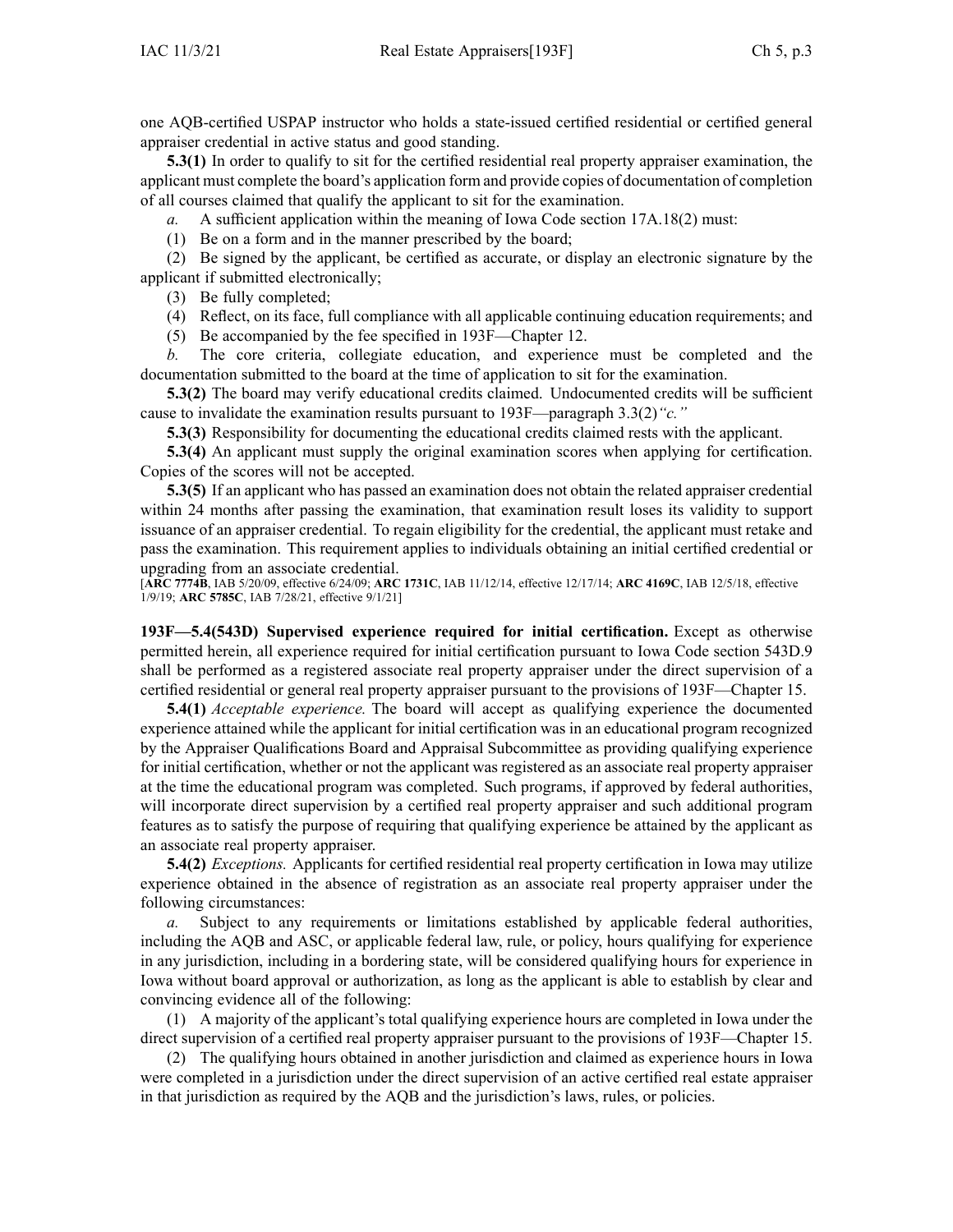(3) The nature of the experience attained in another jurisdiction is qualitatively and substantially equivalent to the experience an associate real property appraiser would receive under the direct supervision of <sup>a</sup> certified real property appraiser pursuan<sup>t</sup> to the standards established in [193F—Chapter](https://www.legis.iowa.gov/docs/iac/chapter/193F.15.pdf) [15](https://www.legis.iowa.gov/docs/iac/chapter/193F.15.pdf).

*b.* Requests for experience performed in the absence of registration as an associate real property appraiser shall be made on forms prescribed by the board.

(1) The burden shall be on the applicant to establish by clear and convincing evidence all of the following:

1. The experience is qualifying experience under the substantive and documentation standards of the AQB and ASC.

2. Denial of the application would impose an undue hardship on the applicant.

3. The nature of the experience attained is qualitatively and substantially equivalent to the experience an associate real property appraiser would receive under the direct supervision of <sup>a</sup> certified real property appraiser pursuan<sup>t</sup> to the standards established in [193F—Chapter](https://www.legis.iowa.gov/docs/iac/chapter/193F.15.pdf) 15.

4. Approval of the application would foster the board's goal of fair and consistent treatment of applicants.

5. A basis exists beyond the individual control of the applicant to explain why the experience at issue could not have been attained by the applicant as an associate real property appraiser under the direct supervision of <sup>a</sup> certified real property appraiser.

(2) Among the circumstances the board may consider favorably in ruling on an application for approval of unsupervised experience or experience attained by the applicant in the absence of registration as an associate real property appraiser are:

1. The experience was attained before receiving an associate credential in Iowa in <sup>a</sup> jurisdiction that, at the time, did not register associate real property appraisers or otherwise offer an associate, trainee or equivalent category of certification.

2. The applicant attained the experience while employed in <sup>a</sup> county assessor's office engaged in mass appraisals, and the experience would otherwise qualify under applicable federal standards. [**ARC [7774B](https://www.legis.iowa.gov/docs/aco/arc/7774B.pdf)**, IAB 5/20/09, effective 6/24/09; **ARC [1731C](https://www.legis.iowa.gov/docs/aco/arc/1731C.pdf)**, IAB 11/12/14, effective 12/17/14; **ARC [4169C](https://www.legis.iowa.gov/docs/aco/arc/4169C.pdf)**, IAB 12/5/18, effective 1/9/19; **ARC [5484C](https://www.legis.iowa.gov/docs/aco/arc/5484C.pdf)**, IAB 2/24/21, effective 3/31/21]

**193F—5.5(543D) Demonstration of experience.** The experience necessary for certification pursuan<sup>t</sup> to Iowa Code section [543D.9](https://www.legis.iowa.gov/docs/ico/section/543D.9.pdf) must meet the requirements of this rule. The objective of the demonstration of experience is to ensure that, before the applicant is issued <sup>a</sup> certificate, the applicant has obtained sufficient diversified experience to perform an appraisal.

**5.5(1)** The applicant shall provide to the board an appraisal log that includes all information required by the AQB as <sup>a</sup> precondition for certification and shall maintain the log contemporaneously with the performance of supervised real property appraisal services. The appraisal log shall, at <sup>a</sup> minimum, include all information as described in [193F—subrule](https://www.legis.iowa.gov/docs/iac/rule/193F.4.2.pdf) 4.2(4).

**5.5(2)** The applicant shall accumulate <sup>a</sup> total of 1,500 hours of residential appraisal experience in no fewer than 12 months while in active status. While the hours may be cumulative, the 12 months must have elapsed before the applicant can apply to take the examination. Experience claimed must have been performed in compliance with USPAP in which the appraiser demonstrates proficiency in appraisal principles methodology, procedures and reporting conclusions. Acceptable appraisal experience includes, but is not limited to, the following:

- *a.* Fee and staff appraisal;
- *b.* Ad valorem tax appraisal;
- *c.* Review appraisal;
- *d.* Appraisal analysis;
- *e.* Appraisal consulting;
- *f.* Highest and best use analysis;
- *g.* Feasibility analysis/study; and
- *h.* Mass appraisal.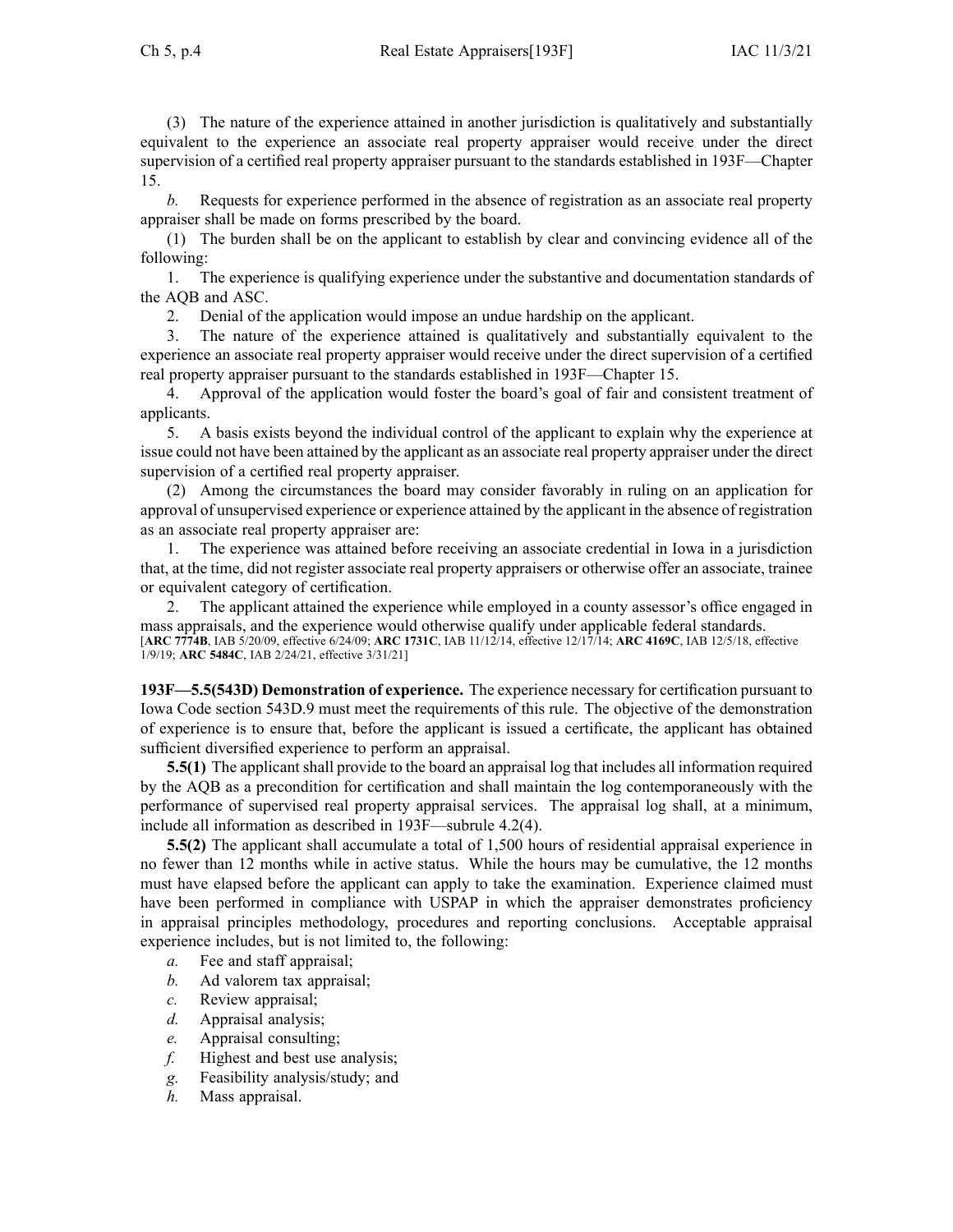**5.5(3)** The types of experience set out in [5.5\(2\)](https://www.legis.iowa.gov/docs/iac/rule/193F.5.5.pdf) are intended neither to exclude other sorts of appraisal experience nor to prescribe <sup>a</sup> specified minimum array of experience. However, an applicant who cannot demonstrate <sup>a</sup> background of experience of the diversity manifested by this rule shall bear the burden of showing that the applicant's experience is of sufficient quality and diversity to fulfill the objective of the demonstration of experience. A diversity of experience includes, but is not limited to, the following:

- *a.* Performing all approaches to value (i.e., cost, income, sales);
- *b.* Various reporting types;
- *c.* Appropriate use of various forms (e.g., gPAR, 1004) and formats;
- *d.* Various property types (e.g., vacant land, condominium, manufactured home, and rental);

*e.* Various assignments that include varying scopes of work (e.g., as is, as completed or proposed, foreclosure, rural properties, estates, use of extraordinary assumption or hypothetical conditions); and

*f.* Diversity in value ranges.

**5.5(4)** An applicant may be required to appear before the board or its representative to supplement or verify evidence of experience, which shall be in the form of written reports or file memoranda.

**5.5(5)** The board may require inspection, by the board itself or by its representatives, of documentation relating to an applicant's claimed experience. Such inspection may be made at the board's offices or such other place as the board may designate.

[**ARC [7774B](https://www.legis.iowa.gov/docs/aco/arc/7774B.pdf)**, IAB 5/20/09, effective 6/24/09; **ARC [1731C](https://www.legis.iowa.gov/docs/aco/arc/1731C.pdf)**, IAB 11/12/14, effective 12/17/14; **ARC [4169C](https://www.legis.iowa.gov/docs/aco/arc/4169C.pdf)**, IAB 12/5/18, effective 1/9/19; **ARC [5237C](https://www.legis.iowa.gov/docs/aco/arc/5237C.pdf)**, IAB 10/21/20, effective 11/25/20]

## **193F—5.6(543D) Work product review.**

**5.6(1)** An applicant shall submit <sup>a</sup> complete appraisal log at the time of application for examination and work product review. The board will select three appraisals that demonstrate a diversity of experience and approaches to value over various time frames for work product review and reques<sup>t</sup> that the applicant submit, both electronically and on paper, one copy of each repor<sup>t</sup> and work file for each of the selected appraisals along with the appropriate form and fee. The work product submission shall not be redacted by the applicant; however, the applicant may reques<sup>t</sup> the reports remain confidential as specified in subrule [5.6\(2\)](https://www.legis.iowa.gov/docs/iac/rule/193F.5.6.pdf). The fee for work product review of the appraisals is provided in [193F—Chapter](https://www.legis.iowa.gov/docs/iac/chapter/193F.12.pdf) 12. The board may select the appraisals at random from the entire log or within certain types of appraisals. The board reserves the right to reques<sup>t</sup> one or more additional appraisals if those submitted by the applicant raise issues concerning the applicant's competency or compliance with applicable appraisal standards or the degree to which the submitted appraisals are representative of the applicant's work product. Such additional appraisals may be selected at random from the applicant's log or may be selected specifically to provide an example of the applicant's work product regarding <sup>a</sup> particular type of appraisal.

**5.6(2)** The board shall treat all appraisals received as public records unless the applicant notifies the board at the time of submission that <sup>a</sup> submitted appraisal is subject to the confidentiality provisions of appraisal standards or is otherwise confidential under state or federal law. While applicants are encouraged to submit appraisals actually performed for clients, applicants may submit one or more demonstration appraisals if the appraisals are prepared based on factual information in the same manner as applicable to actual appraisal assignments and are clearly marked as demonstration appraisals. Experience gained for work without <sup>a</sup> traditional client (i.e., <sup>a</sup> client hiring an appraiser for <sup>a</sup> business purpose), for example <sup>a</sup> demonstration appraisal, cannot exceed 50 percen<sup>t</sup> of the total experience requirement.

**5.6(3)** An applicant seeking to upgrade to <sup>a</sup> certified residential real property appraiser shall submit three residential appraisals for review.

**5.6(4)** The board will submit the appraisals to <sup>a</sup> peer review consultant for an opinion on the appraiser's compliance with applicable appraisal standards.

**5.6(5)** The work product review process is not intended as an endorsement of an applicant's work product. No applicant or appraiser shall represen<sup>t</sup> the results of work product review in communications with <sup>a</sup> client or in marketing to potential clients in <sup>a</sup> manner which falsely portrays the board's work product review as an endorsement of the appraiser or the appraiser's work product. Failure to comply with this prohibition may be grounds for discipline as <sup>a</sup> practice harmful or detrimental to the public.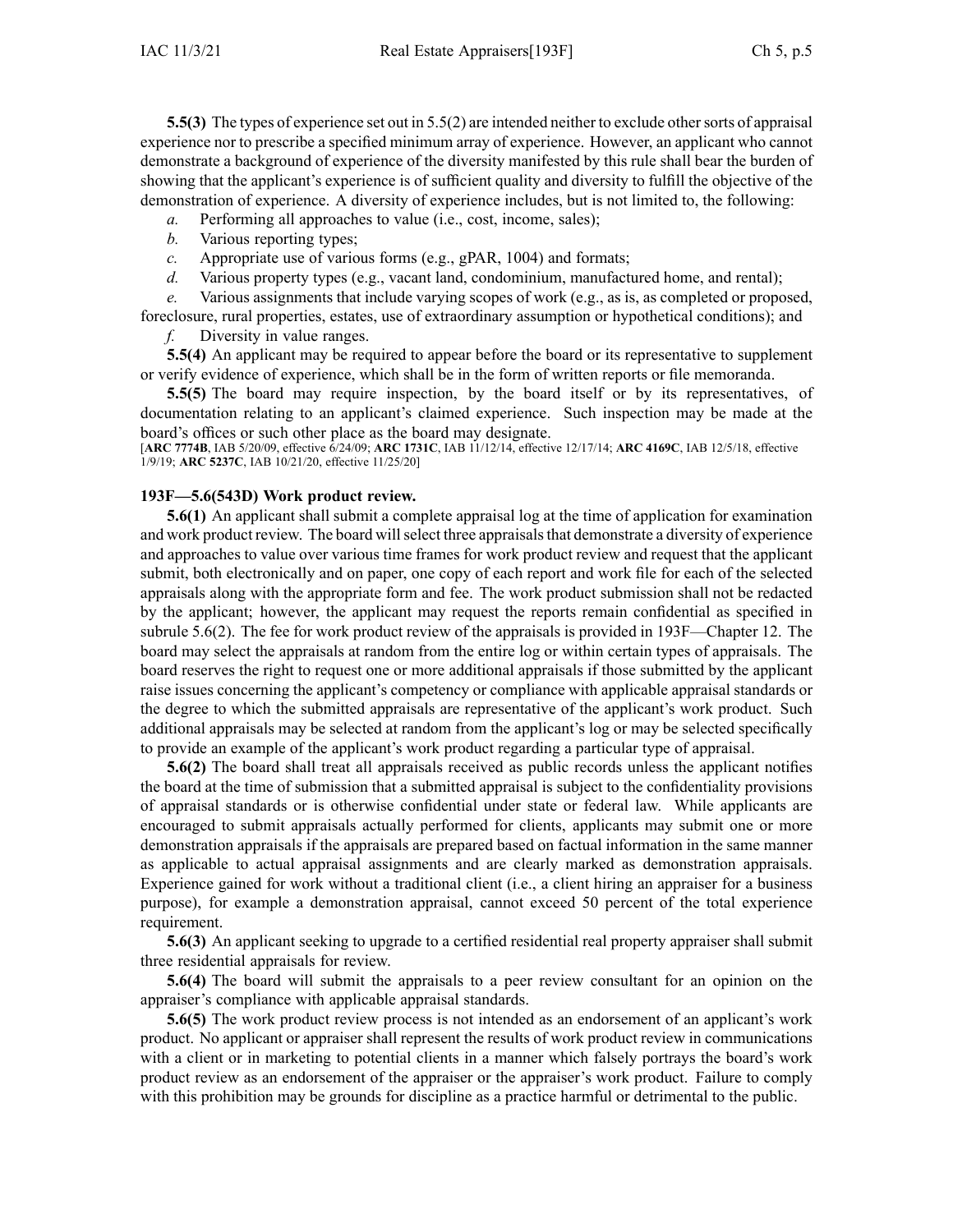**5.6(6)** The board views work product review, in part, as an educational process. While the board may deny an application based on an applicant's failure to adhere to appraisal standards or otherwise demonstrate <sup>a</sup> level of competency upon which the public interest can be protected, the board will attempt to work with applicants deemed in need of assistance to arrive at <sup>a</sup> mutually agreeable remedial plan. A remedial plan may include additional education, desk review, <sup>a</sup> mentoring program, or additional precertification experience.

**5.6(7)** An applicant who is denied certification based on the work product review described in this rule, or on any other ground, shall be entitled to <sup>a</sup> contested case hearing as provided in rule [193F—20.39](https://www.legis.iowa.gov/docs/iac/rule/193F.20.39.pdf)(546,543D,272C). Notice of denial shall specify the grounds for denial, which may include any of the work performance-related grounds for discipline against <sup>a</sup> certified appraiser.

**5.6(8)** If probable cause exists, the board may open <sup>a</sup> disciplinary investigation against <sup>a</sup> certificate holder based on the work product review of an applicant. A potential disciplinary action could arise, for example, if the applicant is <sup>a</sup> certified residential real property appraiser seeking an upgrade to <sup>a</sup> certified general real property appraiser, or where the applicant is uncertified and is working under the supervision of <sup>a</sup> certified real property appraiser who cosigned the appraisal report.

**5.6(9)** After accumulating <sup>a</sup> minimum of 500 hours of appraisal experience, an applicant may voluntarily submit work product to the board to be reviewed by <sup>a</sup> peer reviewer for educational purposes only. A maximum of three reports may be submitted for review during the experience portion of the certification process. Work product submitted for educational purposes only will not result in disciplinary action on either the associate appraiser or the associate appraiser's supervisor so long as the appraisal review does not reveal negligent or egregious errors or omissions. The fee for voluntary submissions of work product for review is provided in [193F—Chapter](https://www.legis.iowa.gov/docs/iac/chapter/193F.12.pdf) 12.

**5.6(10)** The board will retain the appraisals for as long as needed as documentation of the board's actionsfor the Appraisal Subcommittee or as needed in <sup>a</sup> pending proceeding involving the work product of the applicant or the applicant'ssupervisor. When no longer needed forsuch purposes, the work product may be retained or destroyed at the board's discretion.

[**ARC [7774B](https://www.legis.iowa.gov/docs/aco/arc/7774B.pdf)**, IAB 5/20/09, effective 6/24/09; **ARC [1731C](https://www.legis.iowa.gov/docs/aco/arc/1731C.pdf)**, IAB 11/12/14, effective 12/17/14; **ARC [4169C](https://www.legis.iowa.gov/docs/aco/arc/4169C.pdf)**, IAB 12/5/18, effective 1/9/19; **ARC [4379C](https://www.legis.iowa.gov/docs/aco/arc/4379C.pdf)**, IAB 3/27/19, effective 5/1/19; **ARC [4707C](https://www.legis.iowa.gov/docs/aco/arc/4707C.pdf)**, IAB 10/9/19, effective 11/13/19; **ARC [5237C](https://www.legis.iowa.gov/docs/aco/arc/5237C.pdf)**, IAB 10/21/20, effective 11/25/20; **ARC [5785C](https://www.legis.iowa.gov/docs/aco/arc/5785C.pdf)**, IAB 7/28/21, effective 9/1/21]

**193F—5.7(543D) Background check.** A state and national criminal history check shall be performed on any appraiser upgrading to <sup>a</sup> new credential consistent with Iowa Code section [543D.22](https://www.legis.iowa.gov/docs/ico/section/543D.22.pdf). [**ARC [6007C](https://www.legis.iowa.gov/docs/aco/arc/6007C.pdf)**, IAB 11/3/21, effective 12/8/21]

These rules are intended to implement Iowa Code sections [543D.5](https://www.legis.iowa.gov/docs/ico/section/543D.5.pdf), [543D.8](https://www.legis.iowa.gov/docs/ico/section/543D.8.pdf), and [543D.9](https://www.legis.iowa.gov/docs/ico/section/543D.9.pdf). [Filed 8/1/91, Notice 5/29/91—published 8/21/91, effective 9/25/91] [Filed 12/12/95, Notice 10/25/95—published 1/3/96, effective 2/7/96] [Filed 2/28/96, Notice 1/3/96—published 3/27/96, effective 5/1/96] [Filed 12/22/97, Notice 11/5/97—published 1/14/98, effective 2/18/98] [Filed 2/1/02, Notice 11/28/01—published 2/20/02, effective 3/27/02] [Filed 5/5/02, Notice 3/20/02—published 5/29/02, effective 7/3/02] [Filed 4/22/05, Notice 3/16/05—published 5/11/05, effective 6/15/05] [Filed 6/1/07, Notice 3/28/07—published 6/20/07, effective 7/25/07] [Filed 8/9/07, Notice 6/20/07—published 8/29/07, effective 10/3/07] [Filed 12/7/07, Notice 10/24/07—published 1/2/08, effective 2/6/08] [Filed ARC [7774B](https://www.legis.iowa.gov/docs/aco/arc/7774B.pdf) ([Notice](https://www.legis.iowa.gov/docs/aco/arc/7595B.pdf) ARC 7595B, IAB 2/25/09), IAB 5/20/09, effective 6/24/09] [[Filed](https://www.legis.iowa.gov/docs/aco/arc/1731C.pdf) ARC 1731C ([Notice](https://www.legis.iowa.gov/docs/aco/arc/1631C.pdf) ARC 1631C, IAB 9/17/14), IAB 11/12/14, effective 12/17/14] [Filed ARC [3084C](https://www.legis.iowa.gov/docs/aco/arc/3084C.pdf) ([Notice](https://www.legis.iowa.gov/docs/aco/arc/2966C.pdf) ARC 2966C, IAB 3/15/17), IAB 5/24/17, effective 6/28/17] [[Filed](https://www.legis.iowa.gov/docs/aco/arc/4169C.pdf) ARC 4169C ([Notice](https://www.legis.iowa.gov/docs/aco/arc/4006C.pdf) ARC 4006C, IAB 9/26/18), IAB 12/5/18, effective 1/9/19] [Filed ARC [4379C](https://www.legis.iowa.gov/docs/aco/arc/4379C.pdf) (Notice ARC [4224C](https://www.legis.iowa.gov/docs/aco/arc/4224C.pdf), IAB 1/16/19), IAB 3/27/19, effective 5/1/19] [[Filed](https://www.legis.iowa.gov/docs/aco/arc/4707C.pdf) ARC 4707C ([Notice](https://www.legis.iowa.gov/docs/aco/arc/4567C.pdf) ARC 4567C, IAB 7/31/19), IAB 10/9/19, effective 11/13/19] [Filed ARC [5237C](https://www.legis.iowa.gov/docs/aco/arc/5237C.pdf) ([Notice](https://www.legis.iowa.gov/docs/aco/arc/5126C.pdf) ARC 5126C, IAB 8/12/20), IAB 10/21/20, effective 11/25/20] [[Filed](https://www.legis.iowa.gov/docs/aco/arc/5484C.pdf) ARC 5484C [\(Notice](https://www.legis.iowa.gov/docs/aco/arc/5261C.pdf) ARC 5261C, IAB 11/4/20), IAB 2/24/21, effective 3/31/21] [[Filed](https://www.legis.iowa.gov/docs/aco/arc/5785C.pdf) ARC 5785C ([Notice](https://www.legis.iowa.gov/docs/aco/arc/5611C.pdf) ARC 5611C, IAB 5/5/21), IAB 7/28/21, effective 9/1/21]